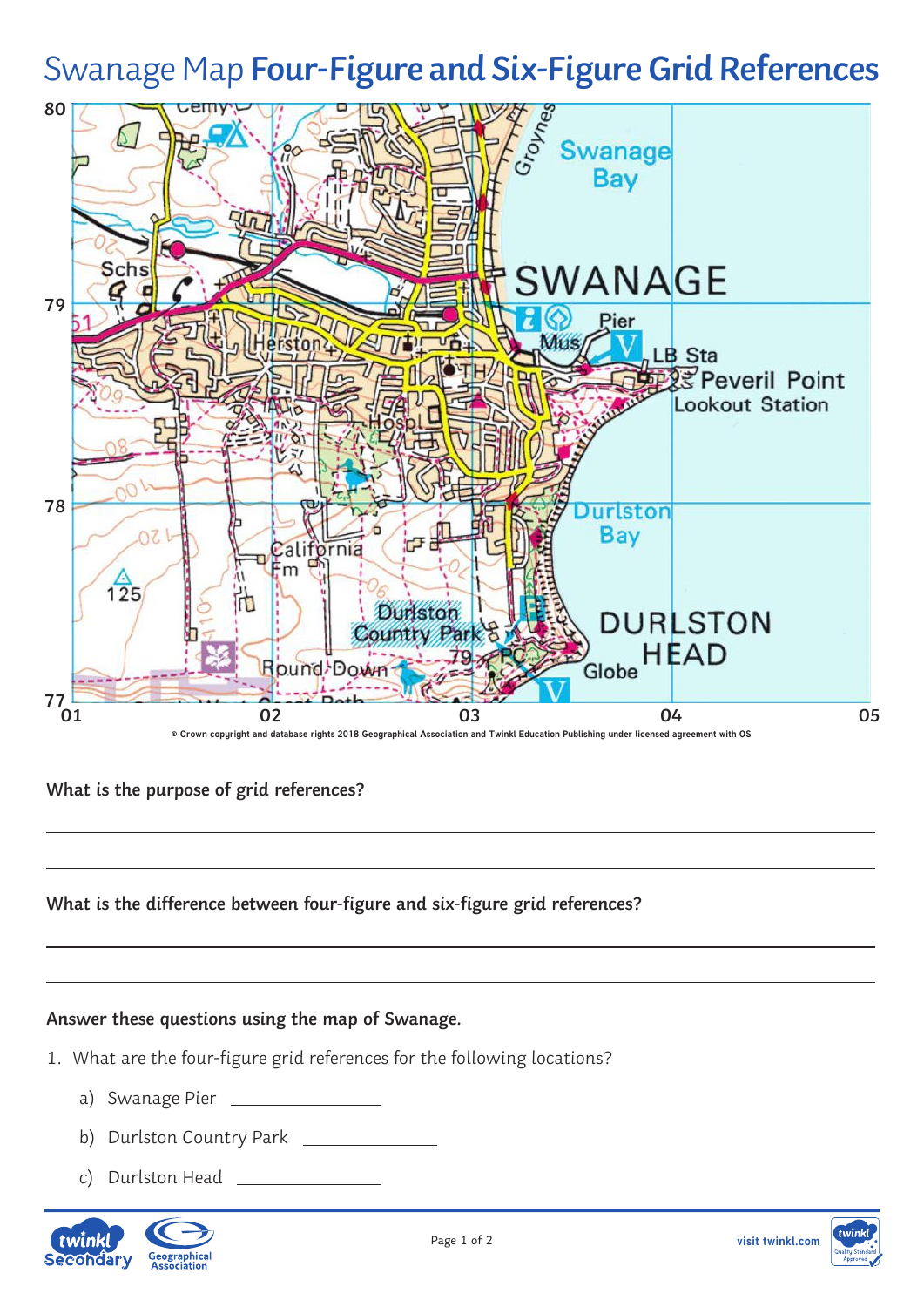- 2. What is the six-figure grid reference for the following locations?
	- a) Swanage railway station \_\_\_\_\_\_\_\_\_\_\_\_
	- b) the hospital  $\frac{1}{2}$  h  $\frac{1}{2}$  h  $\frac{1}{2}$  h  $\frac{1}{2}$  h  $\frac{1}{2}$  h  $\frac{1}{2}$  h  $\frac{1}{2}$  h  $\frac{1}{2}$  h  $\frac{1}{2}$  h  $\frac{1}{2}$  h  $\frac{1}{2}$  h  $\frac{1}{2}$  h  $\frac{1}{2}$  h  $\frac{1}{2}$  h  $\frac{1}{2}$  h  $\frac{1}{2}$  h  $\frac{1}{2}$  h
	- c) Peveril Point

3. What is located at these six-figure grid references?

| a) 013776 |  |
|-----------|--|
| b) 016794 |  |
| c) 018798 |  |

### **Extension**

**Create five questions of your own using four-figure and six-figure grid references.**